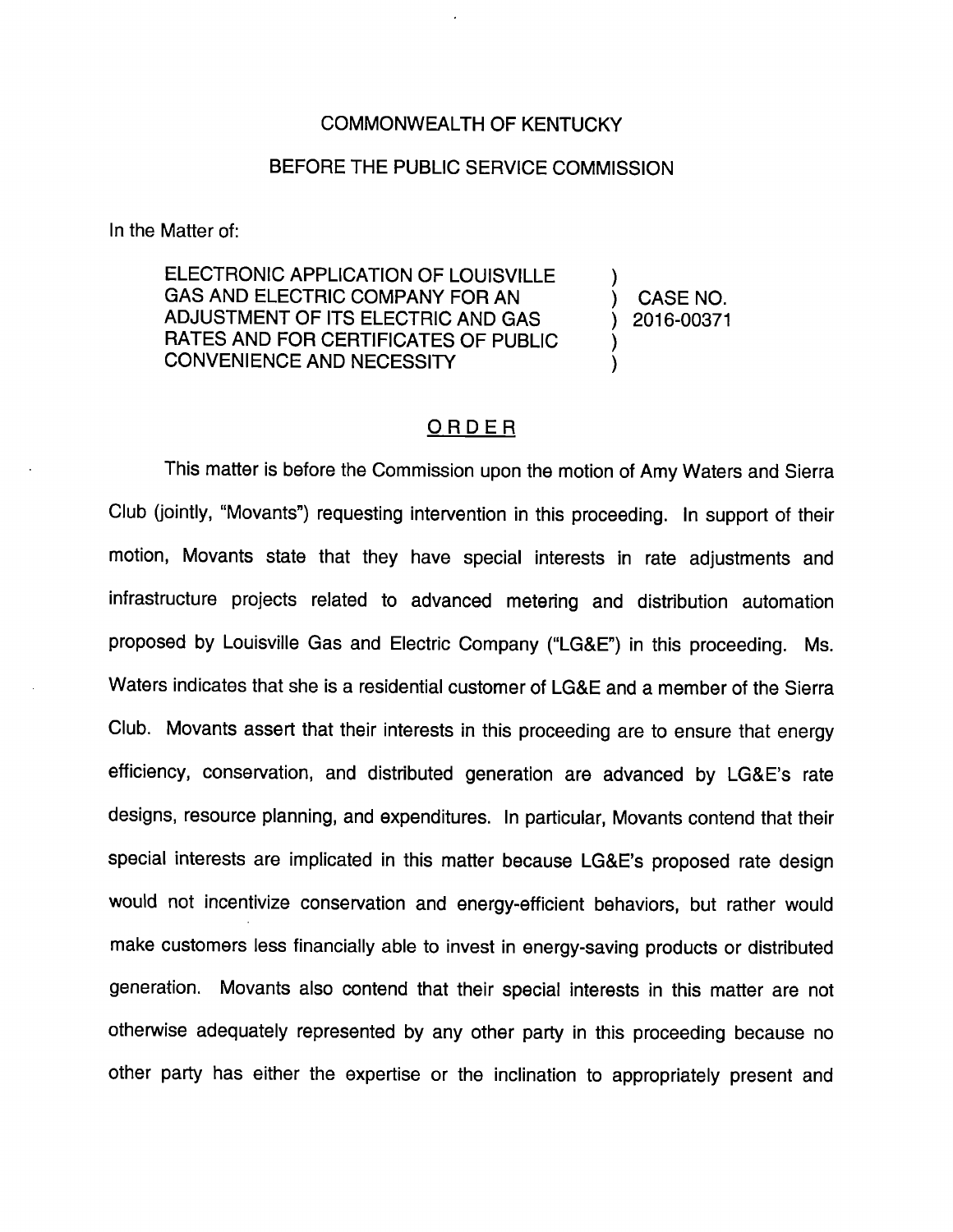defend such interests. Lastly, Movants assert that their intervention will assist the Commission in fully considering this matter without unduly complicating or disrupting the proceedings.

On December 29, 2016, LG&E filed a response objecting to Movants' request to intervene. LG&E contends that Movants' motion fails to demonstrate a special interest in this proceeding because the stated interests are either not within the Commission's jurisdiction or are adequately represented by other parties and further fails to show that Movants will identify any relevant issues or develop relevant facts that will assist the Commission in the resolution of this matter without unduly complicating and disrupting the proceeding. LG&E contends that Movants' stated special interests are no different from those of any other LG&E residential customer and that those special interests are adequately represented by the Attomey General of the Commonwealth of Kentucky, Metropolitan Housing Coalition, or the Association of Community Ministries, all of whom are intervenors in this matter. LG&E argues that Movants' special interest in distributed generation is not one that falls within the Commission's jurisdiction over rates and services of a utility because distributed generation consists of measures taken by individual customers and not by LG&E.

On January 3, 2017, Movants filed a reply in support of their motion to intervene. Movants point out that the Commission granted Movants' intervention request in LG&E's last rate case, Case No. 2014-00372,<sup>1</sup> over the same objections that are being raised by LG&E in the instant matter. Movants contend that LG&E has failed to provide any new reasons why the Commission's prior decision should not apply in this instance.

 $^1$  Case No. 2014-00372, Application of Louisville Gas and Electric Company for an Adjustment of Its Electric Rates (Ky. PSC Jan. 13, 2015).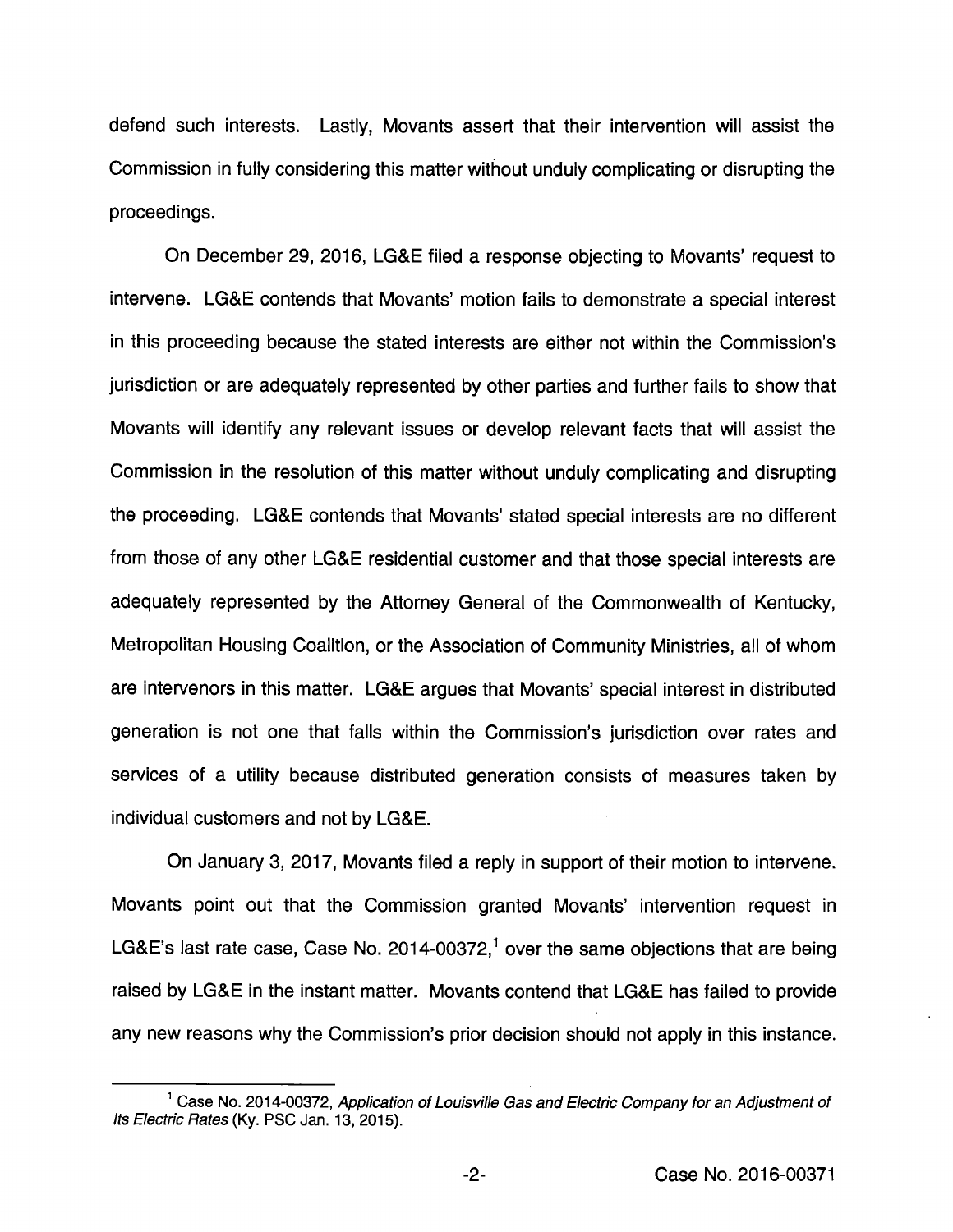Movants reiterate their speciai interests in ensuring that the rate structures, and any capitai expenditure projects proposed by LG&E, advance the important objectives of promoting individuai as aii as systemic efficiencies, energy conservation, and distributed generation. Movants note that the furtherance of those objectives reduces costs for customers as weii as utilities, as expenses are avoided for energy production and transmission. Movants further maintain that they have deep expertise and experience before this and other commissions regarding examining cost-of-service studies, evaluating the implications on costs and efficiency of structuring rates so that customers pay more simply to be a customer and less for actually using energy, and assessing best practices for deploying smart grid technologies.

Having reviewed the pleadings and being otherwise sufficiently advised, the Commission finds that Movants possess speciai knowledge and expertise in multiple areas, including rate design and its impact on energy efficiency and energy conservation, as weii as evaluation of capital spending related to smart grid technologies. Such issues are all within the scope of the Commission's jurisdiction over rates and services. Accordingly, because Movants are likely to present issues and develop facts that will assist the Commission in considering this matter without unduly complicating or disrupting the proceedings, the Commission finds that the request for intervention should be granted.

IT IS HEREBY ORDERED that:

1. The motion of Amy Waters and the Sierra Club to intervene is granted.

2. Amy Waters and the Sierra Club shall be entitled to the full rights of a party and shall be served with the Commission's Orders and with filed testimony.

-3- Case No. 2016-00371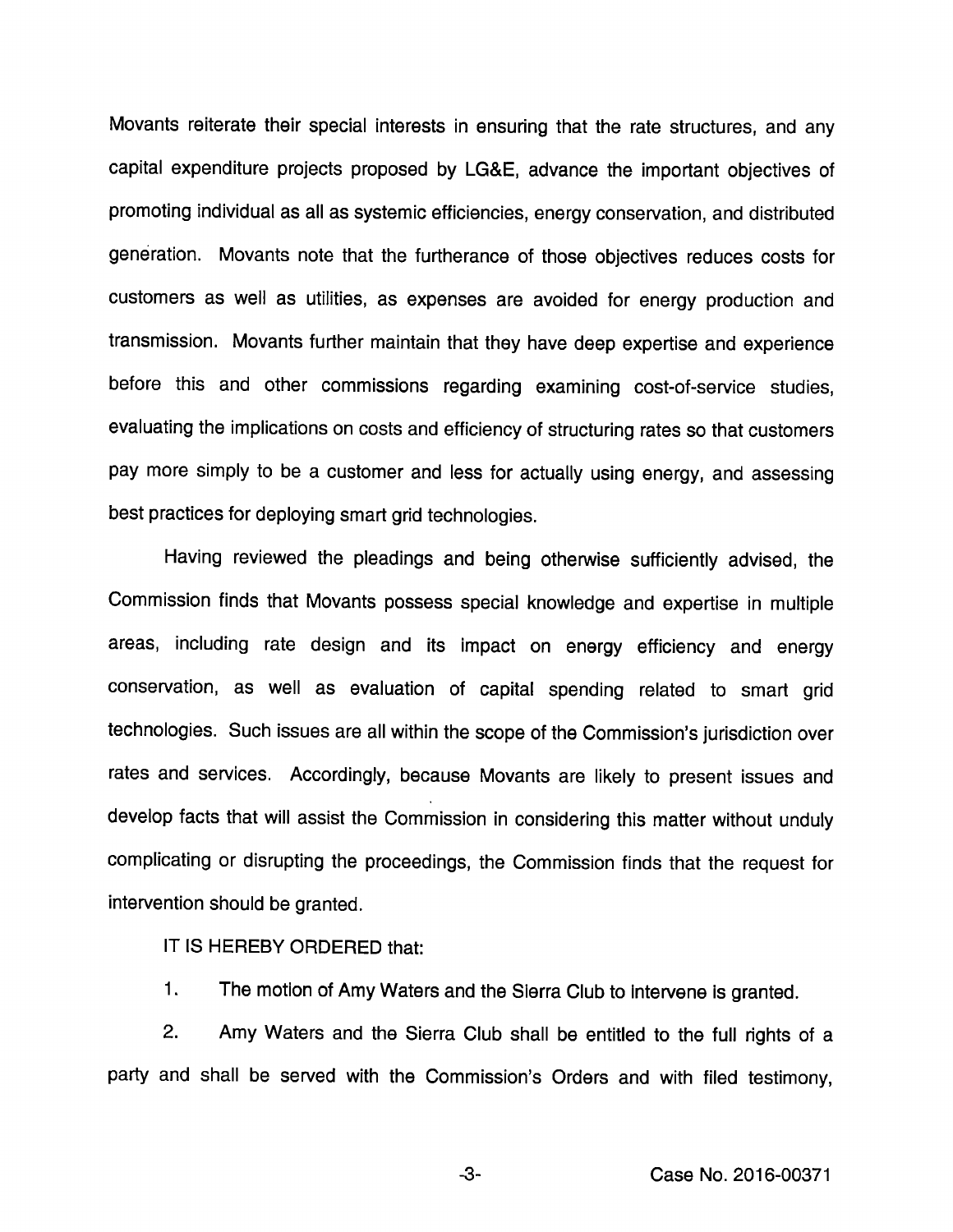exhibits, pleadings, correspondence, and all other documents submitted by parties after the date of this Order.

3. Amy Waters and the Sierra Club shall adhere to the procedural schedule set forth in the Commission's December 13, 2016 Order.

4. Amy Waters and the Sierra Club shall comply with all provisions of the Commission's regulations, 807 KAR 5:001, Section 8, related to the service and electronic filing of documents.

5. Pursuant to 807 KAR 5:001, Section 8(9), within seven days of entry of this Order, Amy Waters and the Sierra Club shall file a written statement with the Commission that:

a. Certifies that they, or their agent, possesses the facilities to receive electronic transmissions; and

b. Sets forth the electronic mail address to which all electronic notices and messages related to this proceeding should be served.

By the Commission

entered JAN 11 2017 **ICKY PUBLIC immission** 

ATTEST:

Executive Director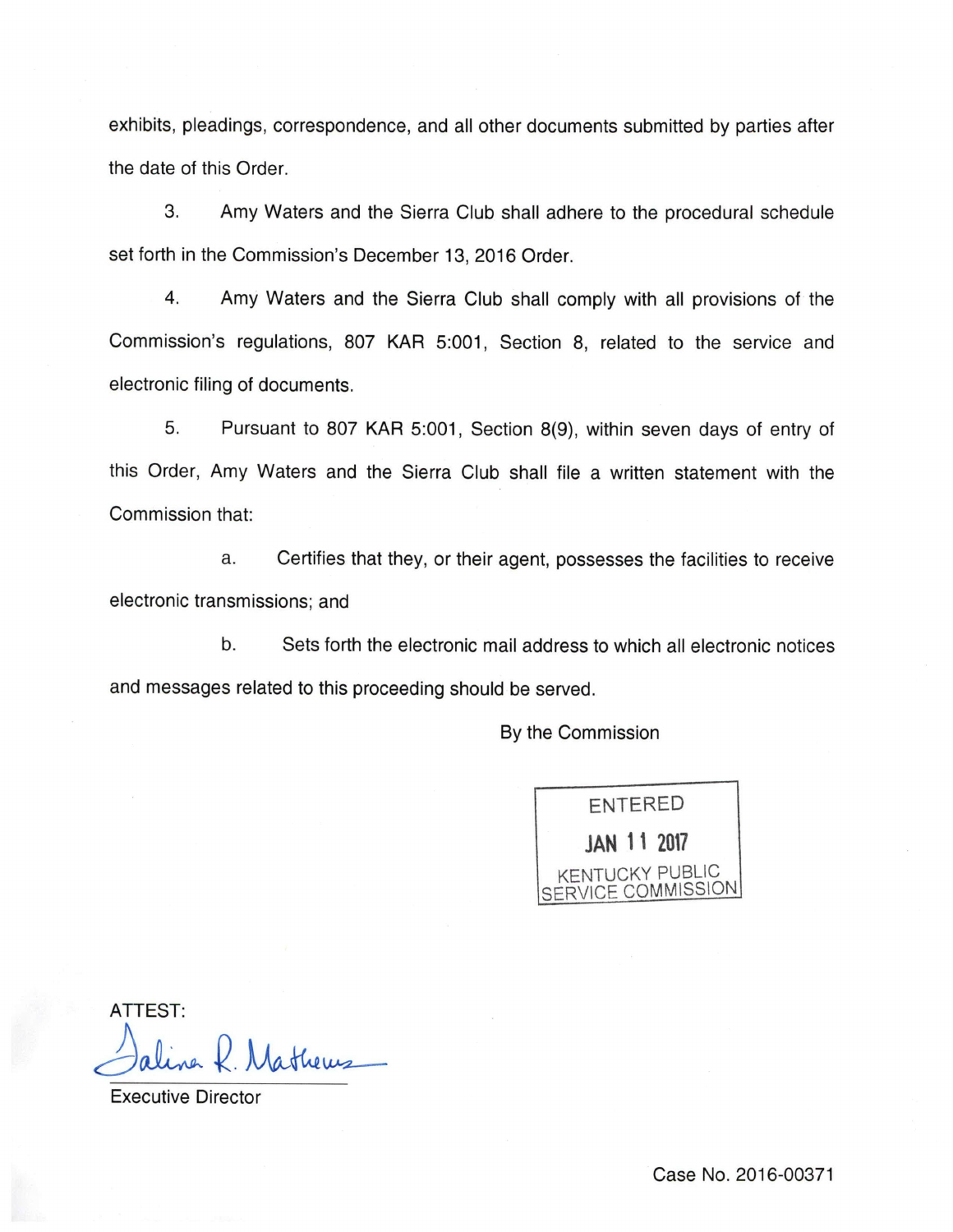\*Honorable Allyson K Sturgeon Senior Corporate Attorney LG&E and KU Energy LLC 220 West Main Street Louisville, KENTUCKY 40202

\*William May Hurt, Deckard & May The Equus Building 127 West Main Street Lexington, KENTUCKY 40507

\*Barry Alan Naum Spilman Thomas & Battle, PLLC 1100 Brent Creek Blvd., Suite 101 Mechanicsburg, PENNSYLVANIA 17050

\*Carrie M Harris Spilman Thomas & Battle, PLLC 1100 Brent Creek Blvd., Suite 101 Mechanicsburg, PENNSYLVANIA 17050

\*Joe F Childers Joe F. Childers & Associates 300 Lexington Building 201 West Short Street Lexington, KENTUCKY 40507

\*Carrie A Ross Sheppard Mullin Richter & Hampton LLP 1300 I Street NW 11th Floor East Washington, DISTRICT OF COLUMBIA 20005

\*Cheryl Winn Waters Law Group, PLLC 12802 Townepark Way, Suite 200 Louisville, KENTUCKY 40243

\*Don C A Parker Spilman Thomas & Battle, PLLC 1100 Brent Creek Blvd., Suite 101 Mechanicsburg, PENNSYLVANIA 17050

\*Emily W Medlyn General Attorney U.S. Army Legal Services Agency Regul 9275 Gunston Road Fort Belvoir, VIRGINIA 22060

\*Eileen Ordover Legal Aid Society 416 West Muhammad Ali Boulevard Suite 300 Louisville, KENTUCKY 40202

\*Thomas J FitzGerald Counsel & Director Kentucky Resources Council, Inc. Post Office Box 1070 Frankfort, KENTUCKY 40602

\*Gregorgy T Dutton Goldberg Simpson LLC 9301 Dayflower Street Louisville, KENTUCKY 40059

\*Gardner F Gillespie Sheppard Mullin Richter & Hampton LLP 1300 I Street NW 11th Floor East Washington, DISTRICT OF COLUMBIA 20005

\*G. Houston Parrish Labor Law Attorney Office of the Staff Judge Advocate, B 50 3rd Avenue Fort Knox, KENTUCKY 40121

\*Jody Kyler Cohn Boehm, Kurtz & Lowry 36 East Seventh Street Suite 1510 Cincinnati, OHIO 45202

\*Janice Theriot Zielke Law Firm PLLC 1250 Meidinger Tower 462 South Fourth Avenue Louisville, KENTUCKY 40202

\*Honorable Kurt J Boehm Attorney at Law Boehm, Kurtz & Lowry 36 East Seventh Street Suite 1510 Cincinnati, OHIO 45202

\*Honorable Kendrick R Riggs Attorney at Law Stoll Keenon Ogden, PLLC 2000 PNC Plaza 500 W Jefferson Street Louisville, KENTUCKY 40202-2828

\*Kent Chandler Assistant Attorney General Office of the Attorney General Office of Rate 700 Capitol Avenue Suite 20 Frankfort, KENTUCKY 40601-8204

\*Lawrence W Cook Assistant Attorney General Office of the Attorney General Office of Rate 700 Capitol Avenue Suite 20 Frankfort, KENTUCKY 40601-8204

\*Honorable Lisa Kilkelly Attorney at Law Legal Aid Society 416 West Muhammad Ali Boulevard Suite 300 Louisville, KENTUCKY 40202